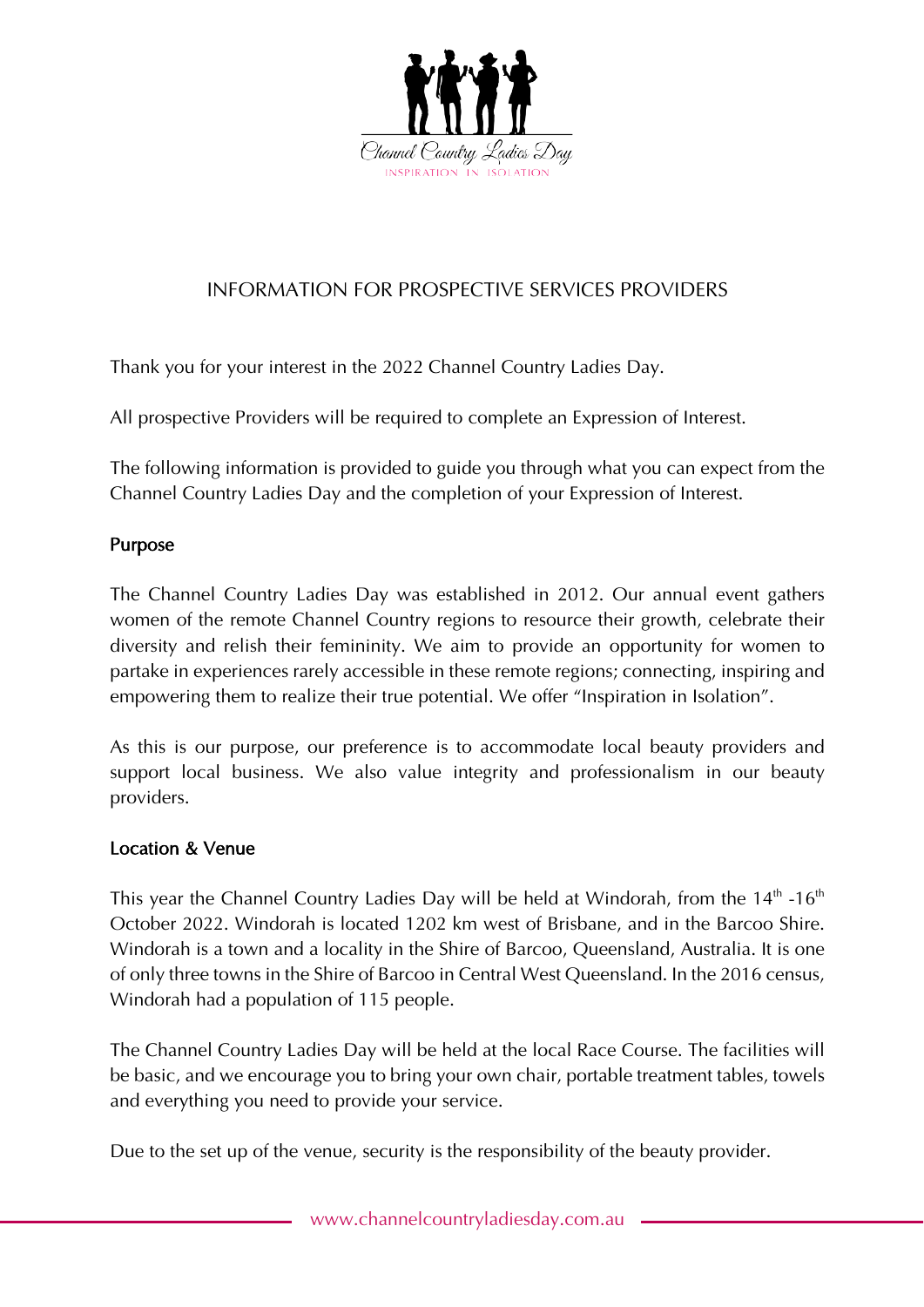

There will be limited private treatment areas/ spaces. Some of the areas may be shared or separated by a curtain. Even though the facilities are basic, we will do everything we can to accommodate your needs. We will endeavor to provide fans in these areas. We also expect that you will work with us to make the most of the facilities.

Beauty providers are expected to be available to take bookings for their services at registration from 4 to 6 pm on the Friday afternoon. It is an expectation that appointments will be available for the entire duration of the event at times decided upon with clients.

Prices are to be set by the beauty provider. Exchange of funds for services will occur directly between the beauty provider and the clients at the time of appointment. The Beauty provider will provide a list of their services and prices and these will be made available to participants prior to the event. Some appointments may be made prior to the event, however the Committee will discuss criteria for preferred clients upon discussion if you are selected as a beauty provider.

## Expenses

All beauty providers are required to purchase their registration through the website. The cost of registration includes catering for the course of the weekend. As registered beauty provider, you are invited to attend guest speaker presentations and when manageable the workshop activities, however we anticipate you will be busy with bookings due to the high demand. There will be tented accommodation options available for purchase, should you not wish to bring your own swag/tent or camper.

## Expression of Interest Process

We ask you in the first instance to make contact with our Beauty Co-ordinator.

After discussing your service with our Beauty Co-ordinator and reading the information on this leaflet, we ask that you complete an Expression of Interest form.

## All Expressions of Interest must be submitted to our Beauty Co-ordinator by 15<sup>th</sup> July 2022.

Expressions of Interest will be assessed by the Channel Country Ladies Day Committee. There are only limited consultation sites, and preference will be given to those beauty providers whom are based in the Channel Country region.